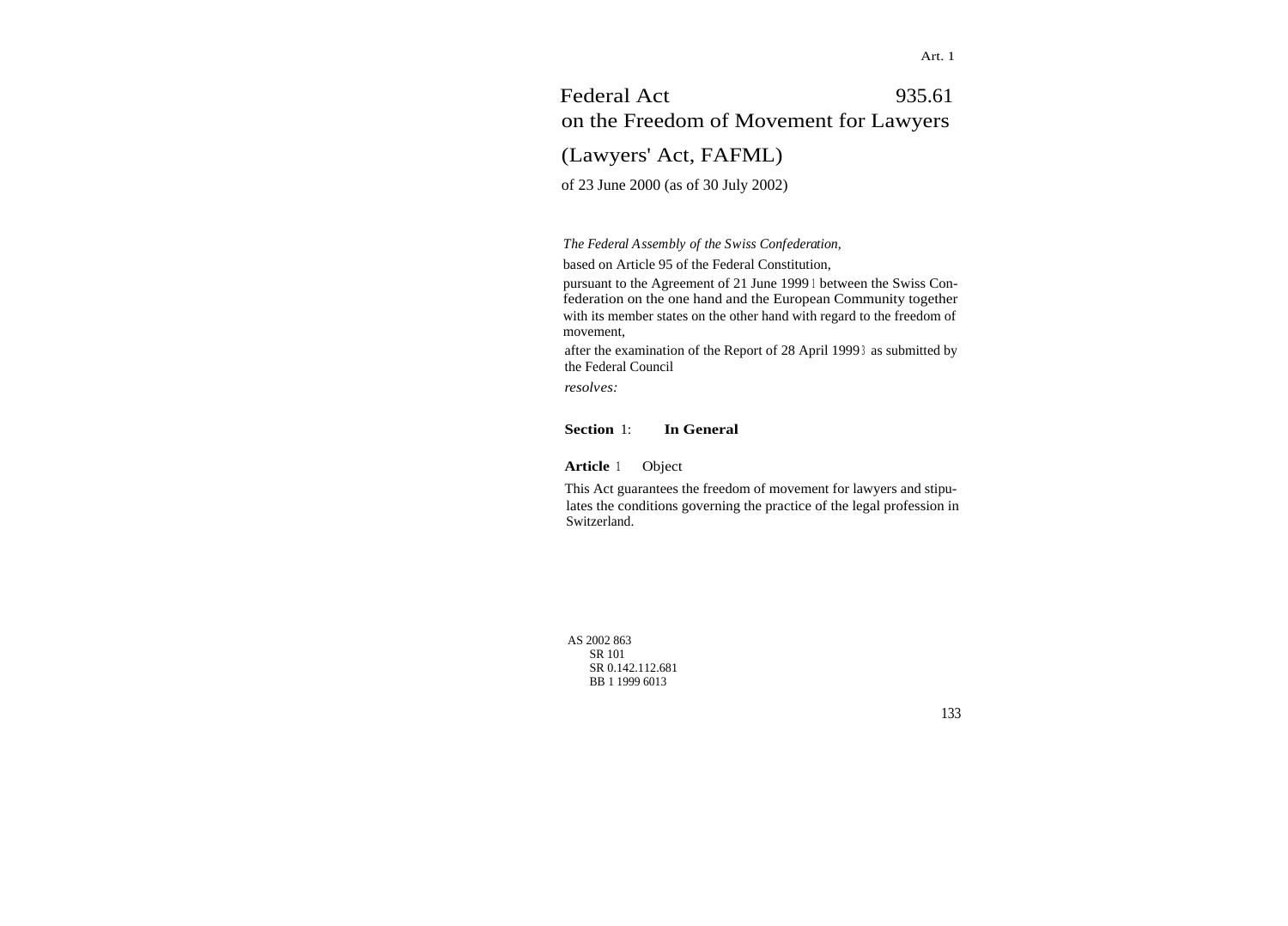#### **Article 2** Scope of Personal Application

<sup>1</sup> This Act is applicable to persons who are licensed to practice law and who, within the structure of the lawyers' monopoly, represent parties before judicial authorities in Switzerland.

<sup>2</sup> It determines the modalities for the representation of parties before judicial authorities by lawyers who are nationals of member states of the European Union (EU) or European Free Trade Association (EFTA)4

<sup>3</sup> The modalities also apply to Swiss nationals who are entitled to practice law in a member state of the EU or EFTAS under one of professional titles listed in the Appendix.

#### **Article 3** Relationship to Cantonal Law

<sup>1</sup> Within the Scope of the prescrit Act, the cantons shall continuously maintain the right to determine the requirements for obtaining the license to practice law.

<sup>z</sup> The saine is applicable to the right of the canton to authorise lawyers, accredited with its cantonal license, to represent parties before its own judicial authorities.

## **Section 2: Inter-cantonal Freedom of Movement and the Cantonal Register of Lawyers**

**Article 4** Principles of the Inter-cantonal Freedom of Movement

All lawyers who are listed in a cantonal register of lawyers cari represent parties before judicial authorities in Switzerland without additional authorisation.

- 4 Version in accordance with No. 1 of the Federal Act of 22 March 2002, in force since 1 August 2002 ( AS 2002 2134 2135; BBl 2002 2637).
- Expression added in accordance with No. I of the Federal Act of 22 March 2002, in force\_since 1 August 2002 (AS 2002 2134 2135; BBl 2002 2637). This modification was considered throughout the Act.

5

#### **Article 5** Cantonal Register of Lawyers

<sup>t</sup> Each canton shall maintain a register of lawyers who have a business address within the canton and who fulfil the conditions as stated in Articles 7 and 8.

- $<sup>z</sup>$  The register shall contain the following personal data:</sup>
	- a. Name, first name, date of birth, and place of origin or nationality;
	- b. Copy of the license to practice law;
	- c. Attestations confirming that the conditions according to Article 8 have been fulfrlled;
	- d. Business addresses, and if applicable, the naine of the law offices;
	- e. Disciplinary measures that have not been deleted.

<sup>3</sup> It is to be recorded by the cantonal authority responsible for the supervision of lawyers.

#### **Article 6** Inscription in **the** Register

t Lawyers who have a cantonal lawyer's license and who intend to represent parties before judicial authorities must request inscription in the register of the canton in which they have their business address.

<sup>Z</sup> The supervisory authority shall inscribe them in the register when it has been determined that the conditions according to Articles 7 and 8 have been fulfrlled.

<sup>3</sup> It shall publish the registration in an official organ of the canton.

<sup>4</sup> Inscriptions in the cantonal register are also subject to the appeal of the bar association of the canton concemed.

#### **Article 7** Professional Requirernents

<sup>t</sup> To be inscribed in the register, the lawyer must be in possession of a lawyer's license that has been granted on the basis of the following conditions:

a. course of studies in law leading to a graduate degree'awarded by a Swiss university or to an equivalent diploma awarded by a uni-

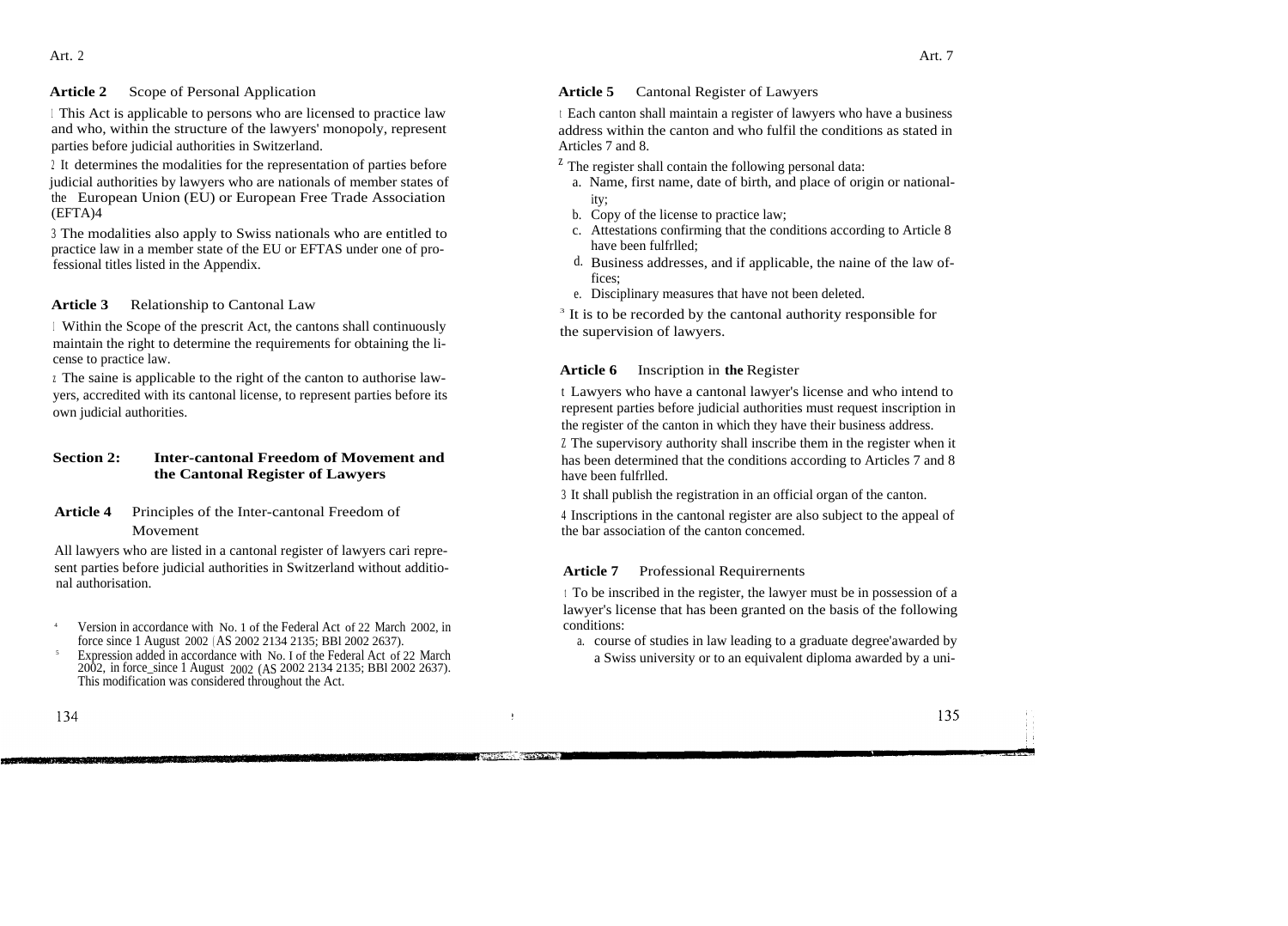versity from one of thé states that has concluded an agreement of reciprocal récognition with Switzerland;

b. ai least one year of practical expérience in Switzerland that bas been concluded with an examination of juridical knowledge in theory and in practice.

<sup>2</sup> Cantons in which Italian is thé official language may recognise a foreign diploma, acquired in thé Italian language, that is equivalent to a graduate degree.

#### **Article** 8 Personal Qualifications

<sup>1</sup> To be inscribed in thé register, lawyers must fulfil thé following personal qualifications:

- a. they must have thé capacity to act;
- b. there can be no criminal conviction against them for acts that are incompatible with thé légal profession and that have not yet been deleted from thé register of convictions;
- c. there can be no deeds of loss;
- d. they must be capable of practising law independently; they may be employed only by persons who themselves are inscribed in one of thé cantonal registers of lawyers.

 $2 \text{ Lawyers who are employed by recognised charitable organisations}$ can be registered as long as conditions, according to paragraph 1, letters a-c, have been fulfilled and their representation of parties is strictly limited to mandates within thé context of thé purpose as defined by thé organisation concemed.

## **Article 9** Deletion **from thé Register**

Lawyers who no longer fulfil one of thé conditions for registration will be deleted .

**Article 10** Examination of thé Register

The following are entitled to examine thé register:

a. Federal and cantonal judicial and administrative authorities before whom thé lawyers appear;

- b. Judicial and administrative authorities of member states of thé EU or EFTA before whom thé registered lawyers appear;
- c. Cantonal authorities with a supervisory function for lawyers;
- d. Lawyers with regard to their own registration.

<sup>2</sup> Every person has thé right to know if a lawyer bas been inscribed in thé register, and if an interdictory order to practice has been issued.

# **Article 11** Professional Title

**TELEVISION CONTRACT** 

<sup>1</sup> Lawyers shall use their original professional title, or an equivalent professional title as issued by thé canton in which they are registered. <sup>2</sup> Cantonal registration must be indicated in business dealings.

# **Section 3: Rules of Professional Conduct and Disciplinary Supervision**

# **Article 12** Rules of Professional Conduct

The following rules of professional conduct are applicable to lawyers:

- a. They shall exercise their profession conscientiously and with diligence.
- b. They shall exercise their profession independently, in their own narres and on their own responsibility.
- c. They shall avoid every conflict of interest between that of client and persons with whom they have business or private relations.
- d. They may advertise as long as it remains objective and as long as it corresponds to thé public need for information.
- e. There shall be no agreement with thé client, prior to thé settlement of a dispute, with regard to sharing thé gains from litigation as a substitute for professional fées; in case of an unfavourable outcome of thé proceedings, there may be no agreement to waive professional fées.
- f. It is mandatory to have professional indemnity insurance in accordance with thé type and extent of risks that are associated with their activity.

to the last white the beauty of the company of the company which is a little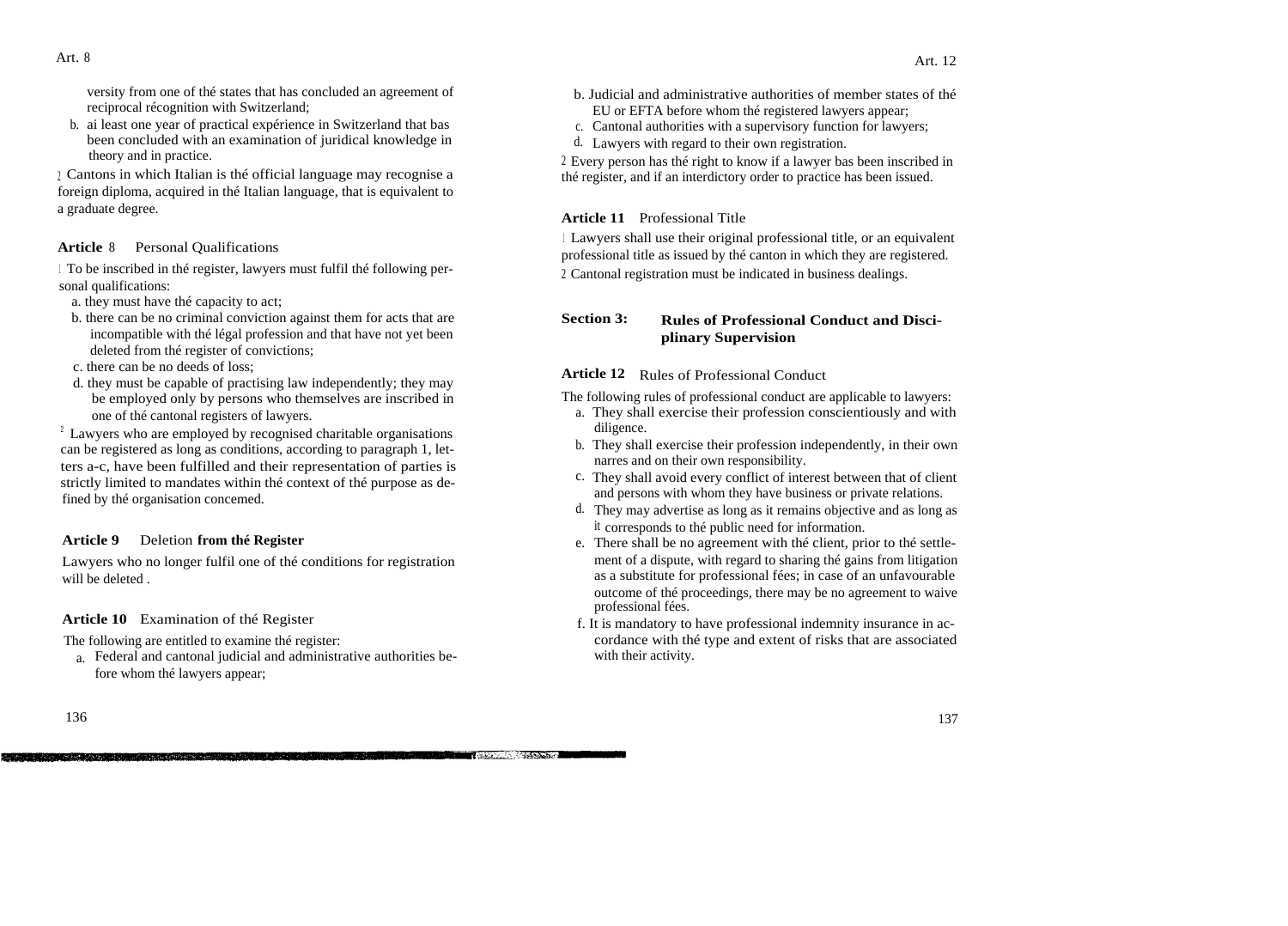- 9- They are obliged to accept court-assigned defence and gratuitous mandates of judiciary assistance in thé canton in which they are registered.
- h. They shall keep thé assets that have been entrusted to them separate froin their own assets.
- i. At thé time of accepting a mandate, they shall inform clients about thé conditions and terras of invoicing and shall inform them, periodically or upon request, about thé professional fées still owing.
- J. They must notify thé supervisory authorities of any change in personal data as indicated in thé register. k..

#### Article 13 Professional Secrecy

<sup>1</sup> Unlimited in time and applicable to anyone, lawyers must observe professional Secrecy for all information that has been confided to them by their clients as a result of their professional activity. Release from professional Secrecy does rot obligate thé lawyer to divulge confidential information.

<sup>2</sup> They are responsible for seeing that professional Secrecy is observed by their assistants.

Article 14 Cantonal Supervisory Authority for Lawyers

Each canton appoints an official authority to supervise thé lawyers who are entitled to represent parties before thé judicial authorities within thé canton.

Article 15 Obligation to Report

<sup>1</sup> The cantonal judicial and administrative authorities shall irrunediately report cases, that could violate rules of professional conduct, to thé supervisory authority of their canton.

<sup>2</sup> The federal judicial and administrative authorities shall irnmediately report cases, that could violate rules of professional conduct, to thé supervisory authority of thé canton in which a lawyer is registered.

## **Article 16 Disciplinary Proceedings** in Another Canton

<sup>1</sup> If a supervisory authority initiates disciplinary proceedings against a lawyer who is rot inscribed in that particular cantonal register, it must inform thé supervisory authority of thé canton in which thé lawyer is registered.

<sup>2</sup> If it intends to impose disciplinary measures, it shall allow thé supervisory authority of thé canton in which thé lawyer is registered to voice an opinion on thé result of thé investigation.

<sup>3</sup> The results of thé disciplinary proceedings shall be reported to thé supervisory authority of thé canton in which thé lawyer is registered.

## Article 17 Disciplinary Measures

If thé présent Act is violated, thé supervisory authority car impose thé following disciplinary measures:

- a. waming;
- b. reprimand;
- c. fine of no more than 20'000 francs;
- d. temporary interdiction to practice for a maximum of two years;
- e. permanent interdiction to practice.

<sup>2</sup> In addition to thé interdiction to practice, a fine may also be imposed.

<sup>3</sup> If necessary, thé supervisory authority car provisionally rescind thé authorisation to practice.

#### Article 18 Interdiction to Practice

<sup>1</sup> The interdiction to practice is applicable throughout Switzerland.

<sup>2</sup> It shall be reported to thé supervisory authorities of thé other eautons.

## Article 19 Statute ofLimitations

<sup>1</sup> Disciplinary prosecution shall tome under thé statute of limitations after one year has elapsed from thé time that thé incriminating act was first known by thé supervisory authority.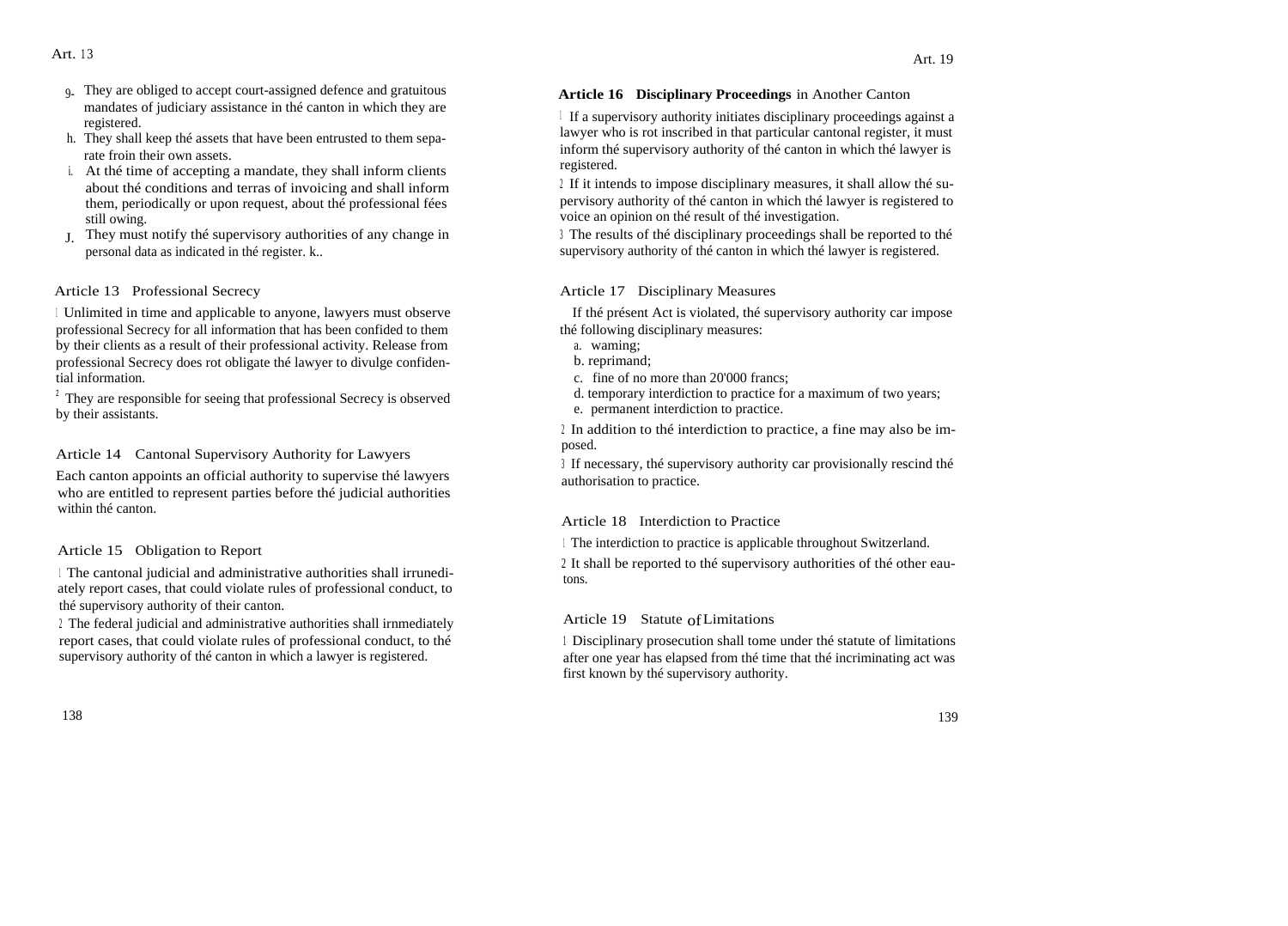Art.  $20$ 

<sup>3</sup> Disciplinary prosecution comes under the statute of limitations in any case after ten years have elapsed from the time of the incriminat<sup>i</sup> ng act.

<sup>4</sup> If the violation of the rules of professional conduct constitutes a criminal act, the longer statute of limitations, as provided by criminal law, is applicable.

Article 20 Deletion of Disciplinary Measures

' Warnings, reprimands and fines shall be deleted from the register Pive years after the decision bas been rendered.

<sup>2</sup> A temporary interdiction to practice shall be deleted from the register ten years after it has been rescinded.

Section 4: Practice of Law by Lawyers from Member States of the EU or EFTA According to the Freedom to Provide Services

# Article 21 Principles

<sup>1</sup> Nationals from member states of the EU or EFTA, who are entitled to practice the legal profession in their home member states under one of the professional titles listed in the Appendix, may represent parties before judicial authorities in Switzerland according to the freedom to provide services.

<sup>2</sup> Lawyers providing services shall not be inscribed in the cantonal registers.

# Article 22 Evidence of Lawyer's Qualifications

The federal and cantonal judicial authorities, before whom the Lawyers providing services appear, as well as the supervisory authority for lawyers, have the right to request evidence of a lawyer's qualification.

Article 23 Obligation to Work in Accord with a Registered Lawyer

In the case of proceedings for which legal representation is mandatory, flic Lawyer providing services is obliged to work in accord with a Lawyer who has been inscribed in the cantonal register.

# Article 24 Professional Title

Lawyers providing services shall use the professional title as stated in one of the official languages of their home member state, including the narre of the professional organisation from which they derive their competence or the narre of the court of law or tribunal to which they have been admitted according to the legislation of the state.

# Article 25 Rules of Professional Conduct

The rules of professional conduct according tu Article 12 are applicable to Lawyers providing services with the exception of those relating to court-assigned defence and mandates of judiciary assistance (letter g) as well as registration (letter j).

# Article 26 Information with Regard to Disciplinary Measures

The supervisory authority shall inform the competent authority in the home member state about any disciplinary measures that it bas imposed against Lawyers providing services.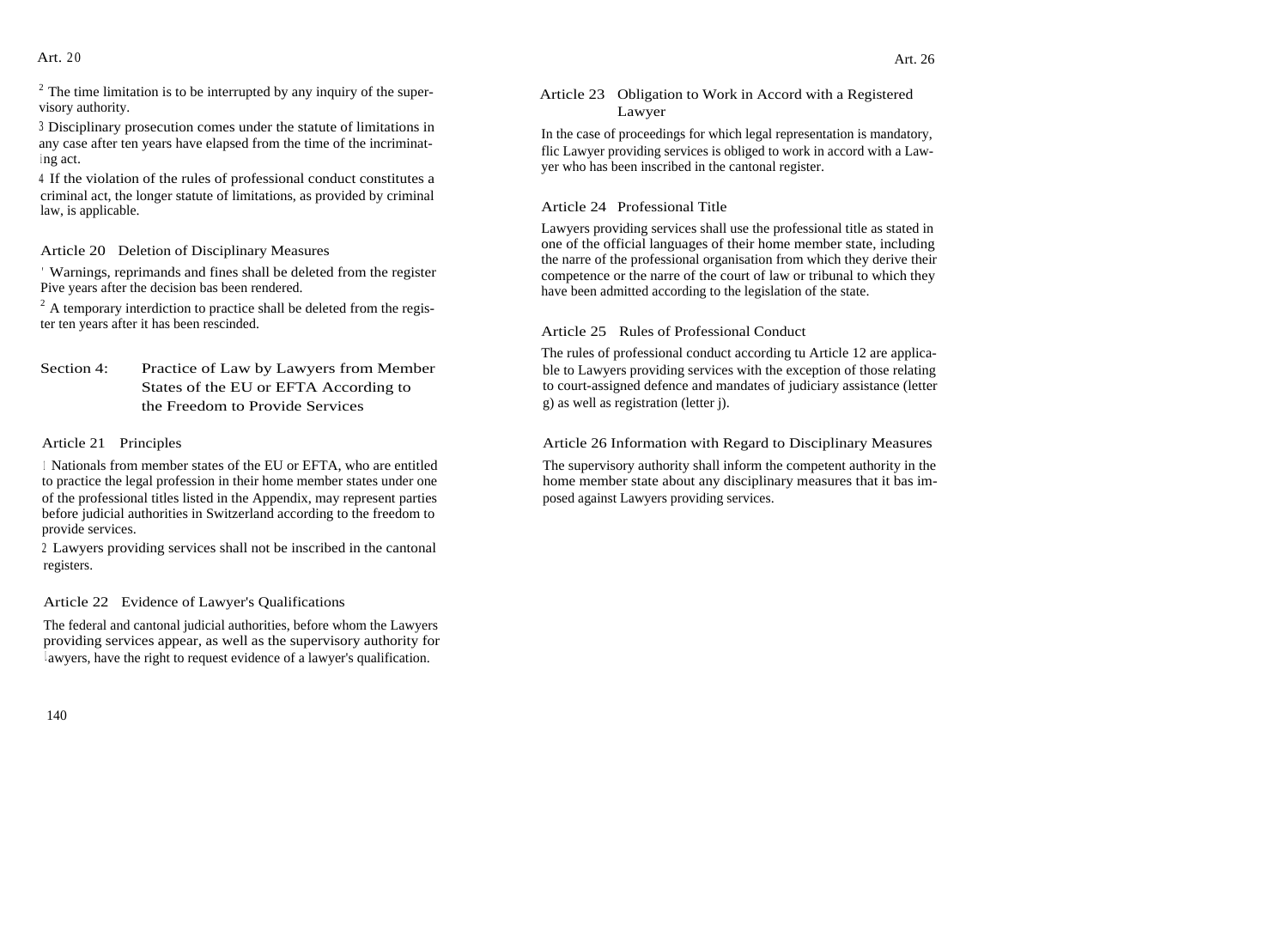Art. 27 Art. 31

143

Section 5: Permanent Exercise of the Legal  $\frac{Z \text{ The super}}{Z \text{ The super}}$  auth<sub>or1</sub> Original Professional Title

<sup>1</sup> Nationals of states belonging to the EU or EFTA, who are entitled to practice the legal profession in their home member states or under one of the professional titles listed in the Appendix, can pertnanently represent parties before judicial authorities in Switzerland if they are registered with the cantonal supervisory authority for Lawyers

` Articles 23-25 are also applicable to three Lawyers.

Article 28 Registration with the Supervisory Authority

<sup>1</sup> The supervisory authority shall maintain an official list of nationals of member states of the EU or EFTA who, using their original professional titles, are allowed to permanently represent parties before judicial authorities in Switzerland.

 $\frac{1}{2}$  Lawyers shall register with the supervisory authority of the canton in which they have their business address. They shall provide evidence of their professional qualifications with an attestation issued by the competent authority in their home member state; this attestation may not be older than three months.

The supervisory authority shall inform the competent authority in the home member state with regard to the inscription in the list.

# Article 29 Co-operation with the Competent Authority in the Home Member State

<sup>1</sup> Before the supervisory authority initiates disciplinary proceedings against a lawyer who is a national of a member state of the EU or EFTA, and who is representing parties before judicial authorities in Switzerland on a permanent basis, it shall inform the competent authority of the home member state.

Profession by Lawyers frontn Meinber authority of the home member state for the duration of the disciplinary States of the EU or EFTA using their proceedings and, in particular, shall accord it the possibility to state its<br>
proceedings and, in particular, shall accord it the possibility to state its<br>
position.

States of the EU of EFTA in the Cantonal Register of Lawyers Section 6: Inscription of Lawyers front Member<br>
Section 6: Inscription of Lawyers front Member

Article 30 Principles

<sup>1</sup> Lawyers from member states of the EU or EFTA may be listed in the cantonal register of Lawyers without fulfilling the requirements according to Article 7, letter b, if they:

- a. have passed an aptitude test (Article 31), or
- b. have been registered for at least three years as Lawyers practising under their original professional title, and can prove that they:
	- 1. were effectively and regularly active in the area of Swiss law during this period, or
	- 2. were active in the area of Swiss law for a shorter perïod of time and that they have successfully evidenced their professional competence in a discussion (Article 32).

 $\ell$  They therefore have the saine rights and obligations as Lawyers who hold a cantonal license and who are inscribed in the cantonal register of Lawyers.

## Article 31 Qualifying Examination

<sup>1</sup> Lawyers who are nationals of members states of the EU or EFTA shall be admitted to a qualifying examination, if they:

- a. have successfully completed a course of studies of ai least three years at a university and, if need be and in addition, have also completed the requisite professional training; and
- b. have a diploma chat entitles them to practice the legal profession in one of the member states of the EU or EFTA.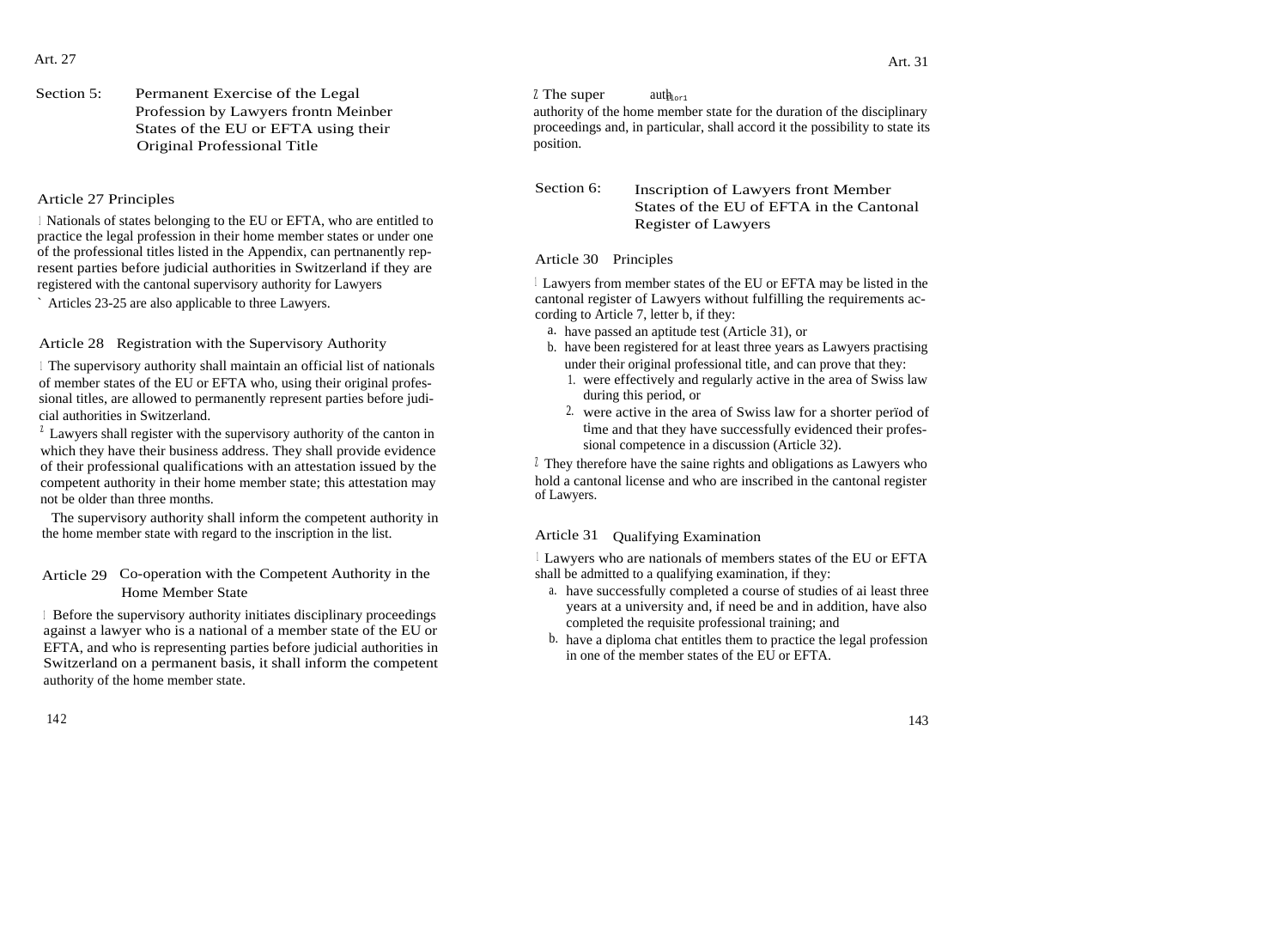#### Art. 32

 $\alpha$  The qualifying examination shall be given by the lawyers' examining commission of the canton in which the lawyer seeks to be registered.

<sup>3</sup> The qualifying examination refers to the material that is covered in the cantonal lawyes' examination and that differs substantially from the subject matter included, and examined, in the course of study in the home member state. The content is also determined by the professional experience of the candidate.

The qualifying examination may be repeated twice.

Article 32 Discussion to Verify Professional Competence

<sup>1</sup> The discussion to verify professional competence is conducted by the lawyers' examining commission of the canton in which the lawyer seeks to be registered.

<sup>z</sup> It is based, in particular, on information and supporting documents submitted by the lawyer and relating to his or her professional activity in Switzerland.

<sup>3</sup> It takes into consideration both the lawyer's knowledge and professional experience in the field of Swiss law as well as participation in courses and seminars devoted to Swiss law.

Article 33 Professional Title

In addition to the professional title of the canton in which they are registered, lawyes may also use their original professional title.

Section 7: Procedure

Article 34

<sup>1</sup> The cantons determine the procedure.

<sup>2</sup> They provide for a simple and rapid procedure for examining the conditions necessary to be inscribed in the cantonal register.

# **Section 8: Final Provisions**

Article 35 Amendment of the Previous Law

The Federal Act on Judicial Organisation of 16 December 1943 <sup>6</sup> shall be modified as follows:

*Preamble*

*Article 29. Section 2*

*Article 29, Section 3*

*Repealed*

Article 36 Transitional Law

Persons who have a lawyer's license, based on the previous law of the canton, shall be inscribed in the cantonal register if they would have obtained authorisation to practice law in the other cantons according to Article 195, no. 5 of the Federal Constitution.

Article 37 Referendum and Enactment

<sup>1</sup> This Act is subject to a facultative referendutn.

 $<sup>z</sup>$  The Federal Council shall determine the date of enactment. Article</sup> 2, paragraphs 2 and 3, and Article 10, paragraph 1, letter b as well as Sections 4, 5 and 6 will enter into force only if the Agreement of 21 June 1999 <sup>1</sup> , between the Swiss Confederation on the one hand and the European Community together with its member states on the other hand, with regard to the freedom of movement also enters into force.

- e SR 173.110. The modifications mentioned liereafter are ïmplemented *in* the mentioned Federal Act.
- <sup>7</sup> SR 0.142.112.681